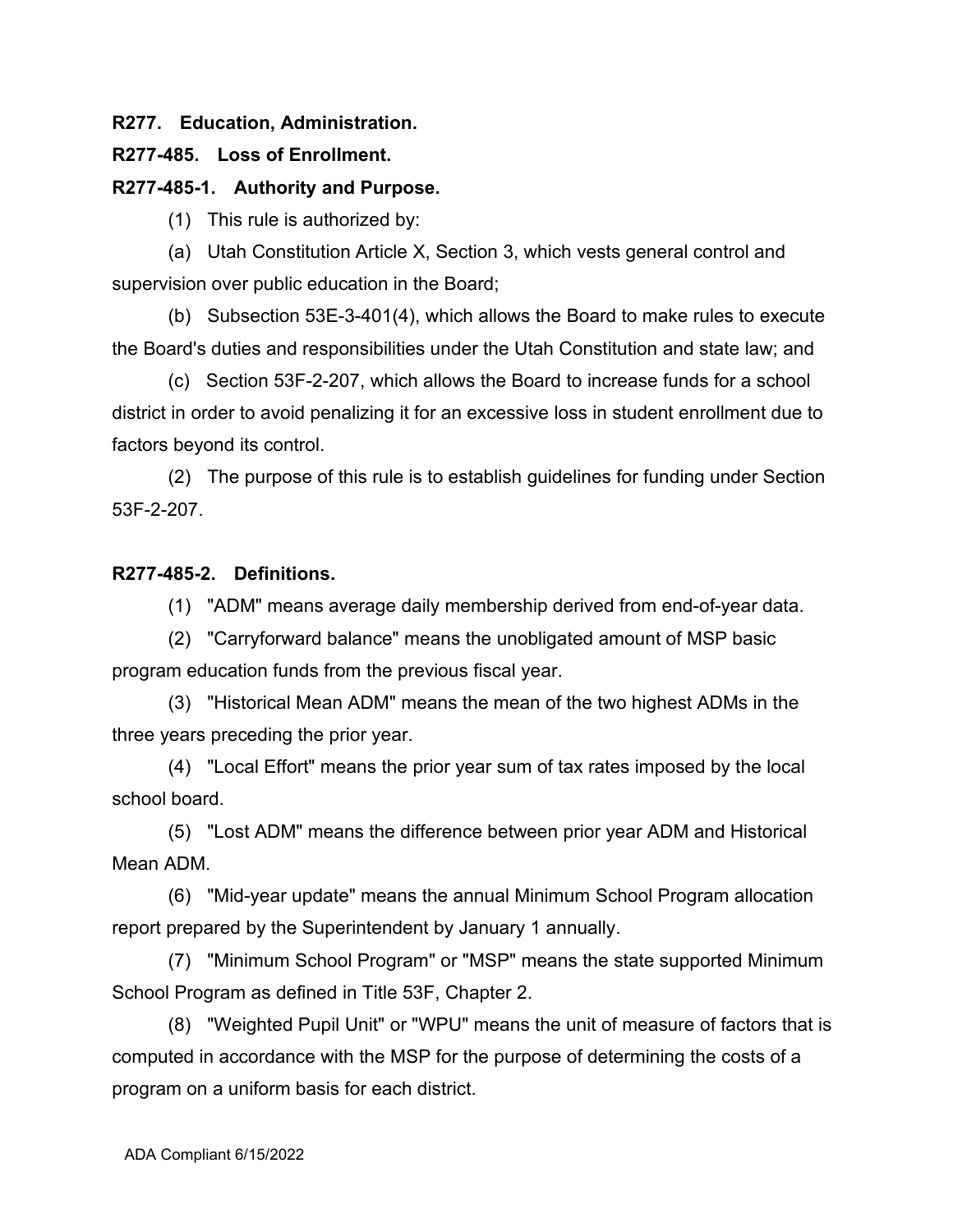#### **R277-485-3. Eligibility.**

(1) A school district may receive funding under this rule if the district's lost ADM is at least four percent less than the district's historical mean ADM.

(2) A school district that seeks funding under this rule shall file a petition with the Superintendent no later than September 15 that demonstrates that a loss of enrollment occurred due to unpredictable factors beyond the district's control.

(3) The Superintendent shall refer a petition filed in accordance with Subsection (2) to the Finance Committee to review and make a recommendation to the Board.

(4) A charter school may not receive funding under this rule.

#### **R277-485-4. Funding.**

(1) The Superintendent shall allocate funding to an eligible district under Subsection R277-485-3(1) using the unencumbered MSP carryforward balance.

(2) The Superintendent may only award funds to a district under this rule after all other authorized uses of the carryforward balance have been carried out.

(3) The total amount of funds made available for distribution shall be equal to the lesser of:

(a) the sum of lost ADM in eligible districts multiplied by 25 percent of the current year value of the WPU; or

(b) 25 percent of the current unencumbered MSP carryforward balance.

(4) The Superintendent shall distribute available funds in proportion to lost ADM (90 percent) and prior year local effort (10 percent) among eligible districts.

(5) The Superintendent may not fund an eligible district if there are not any current year unencumbered MSP funds.

(6) The Superintendent shall distribute funds annually in one lump sum with the mid-year update of the current year MSP.

**KEY: students, enrollment Date of Last Change: August 7, 2017 Notice of Continuation: May 16, 2022**